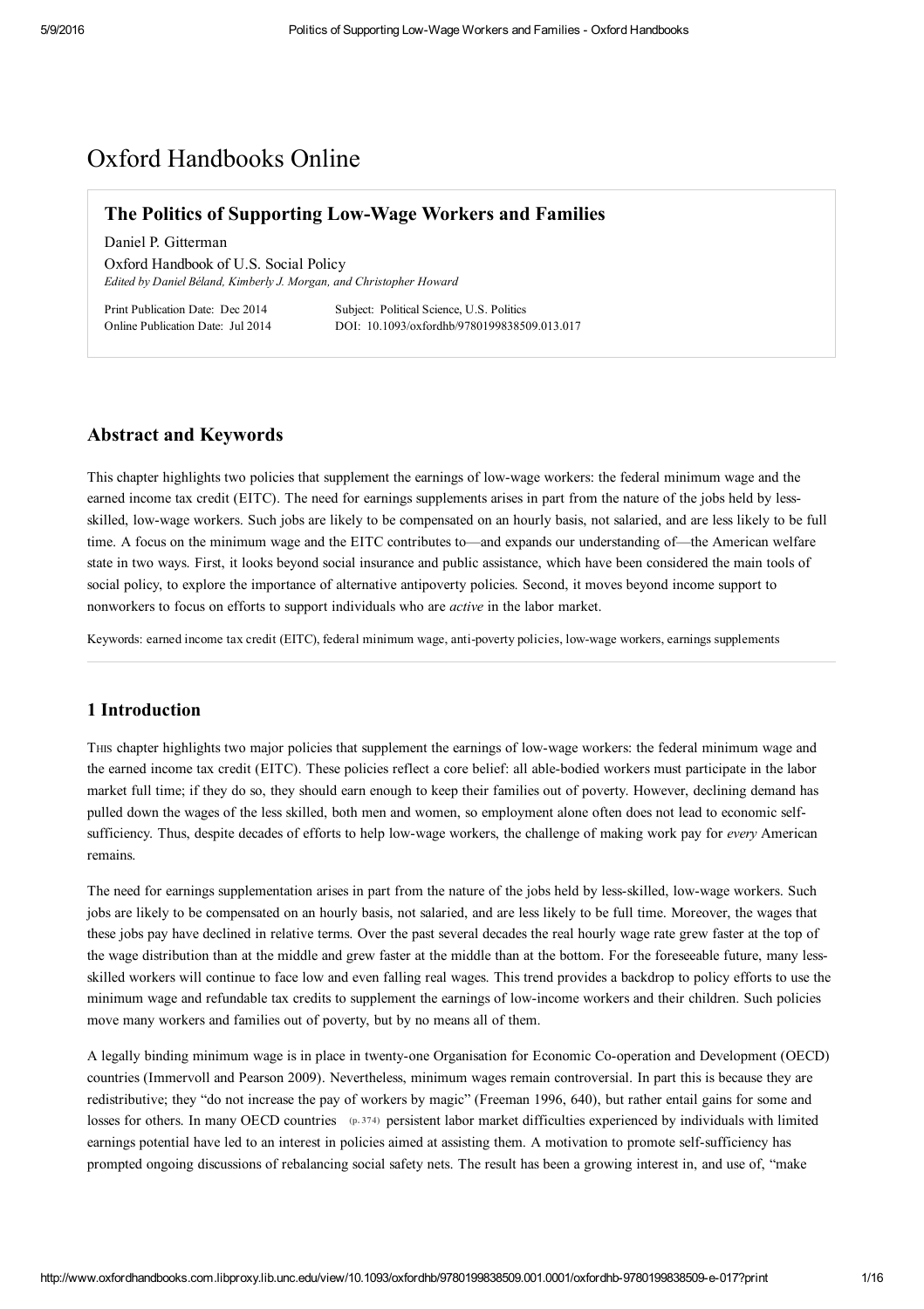work pay" policies such as the EITC [\(Immervoll](#page-13-0) and Pearson 2009).

A scholarly focus on the minimum wage and the EITC contributes to—and expands our understanding of—the US welfare state in two ways. First, it looks beyond social insurance and public assistance programs (such as welfare), which have been considered the main tools of social policy, to explore the importance of alternative policies. Second, it moves beyond income support to nonworkers (the elderly, the disabled, nonworking mothers with dependent children) to focus on efforts to support individuals who are *active* in the labor market. In so doing, it contributes to a scholarship that has reshaped thinking about the welfare state by [introducing](#page-13-1) such concepts as the "hidden welfare state" and the "shadow" or "divided" welfare state (Howard 1997; [Gottschalk](#page-12-1) 2000; [Hacker](#page-13-2) 2002). As Chris [Howard](#page-13-3) (2003, 414) observes, the "American welfare state is exceptional not so much for its small size—in terms of spending—as for its reliance on a broad range of policy tools to achieve social welfare objectives."

The policies highlighted in this chapter are not the only ways in which the government can boost the pretax earnings or after-tax incomes of low-income earners. The government can invest in human capital through education and training programs that help less-skilled workers prepare for higher-wage jobs. A range of means-tested benefits continues to help working poor families with basic expenses such as health care (Medicaid, CHIP), food security (SNAP), and child care. One consequence of our fragmented set of employer mandates, means-tested benefits, and tax credits is that working poor households in different circumstances receive different levels of support.

## 2 Protecting Low-Wage Workers in the United States

The US Congress and President Franklin D. Roosevelt initially set the federal minimum wage at 25 cents per hour as part of the 1938 Fair Labor Standards Act (FLSA) [\(Grossman](#page-13-4) 1978). At the time most of the lowestwage workers were employed in southern industries such as lumber textiles, and tobacco. Textiles and lumber were the two largest manufacturing employers; agriculture, the largest employer in the South, was originally exempted from coverage. Southern Democrats, responding to agricultural and other business groups, kept agricultural and domestic service occupations out of contributory social insurance and public assistance programs and out of federal labor standards ([Linder](#page-13-5) 1987; [Palmer](#page-14-0) 1995; [Mettler](#page-14-1) 1998).

(p. 375) In recent decades the impact of the minimum wage has not been concentrated in one region. It largely affects teenagers and young adults; however, in recent decades an increasing number of adults have become its potential [beneficiaries](#page-12-0) (Freeman 1996). Recent evidence suggests that the minimum wage reduces inequality in the lower end of the wage [distribution](#page-11-0) (Autor, Manning, and Smith 2010). Congress has increased the minimum wage numerous times over the past seven decades, as shown in Figure [21.1.](#page-1-0) As of 2014 the minimum wage was \$7.25 per hour. Nonetheless, because the minimum wage has not been indexed to inflation, it has not kept pace with the cost of living, and its real value has declined between each statutory increase. Currently all "covered nonexempt" workers are entitled to \$7.25 per hour, and many states have minimum wages that exceed this amount. In cases where an employee is protected by both a state and federal minimum wage, the employee is entitled to the higher minimum wage. More than 130 million workers are protected by the minimum wage, which is enforced by the Wage and Hour Division of the Department of Labor (US DOL 2014).

<span id="page-1-0"></span>Fig. 21.1 Federal Minimum Wage Rates Under the Fair Labor Standards Act.

#### <span id="page-1-3"></span>Mimimum Hourly Wage of Workers First Covered by

<span id="page-1-2"></span><span id="page-1-1"></span>

|                       |             |                              | 1966 & Subsequent Amendments <sup>3</sup> |      |  |
|-----------------------|-------------|------------------------------|-------------------------------------------|------|--|
| <b>Effective Date</b> | 1938 $Act1$ | 1961 Amendments <sup>2</sup> | <b>Nonfarm</b>                            | Farm |  |
| OCT. 24, 1938         | \$0.25      |                              |                                           |      |  |
| OCT. 24, 1939         | \$0.30      |                              |                                           |      |  |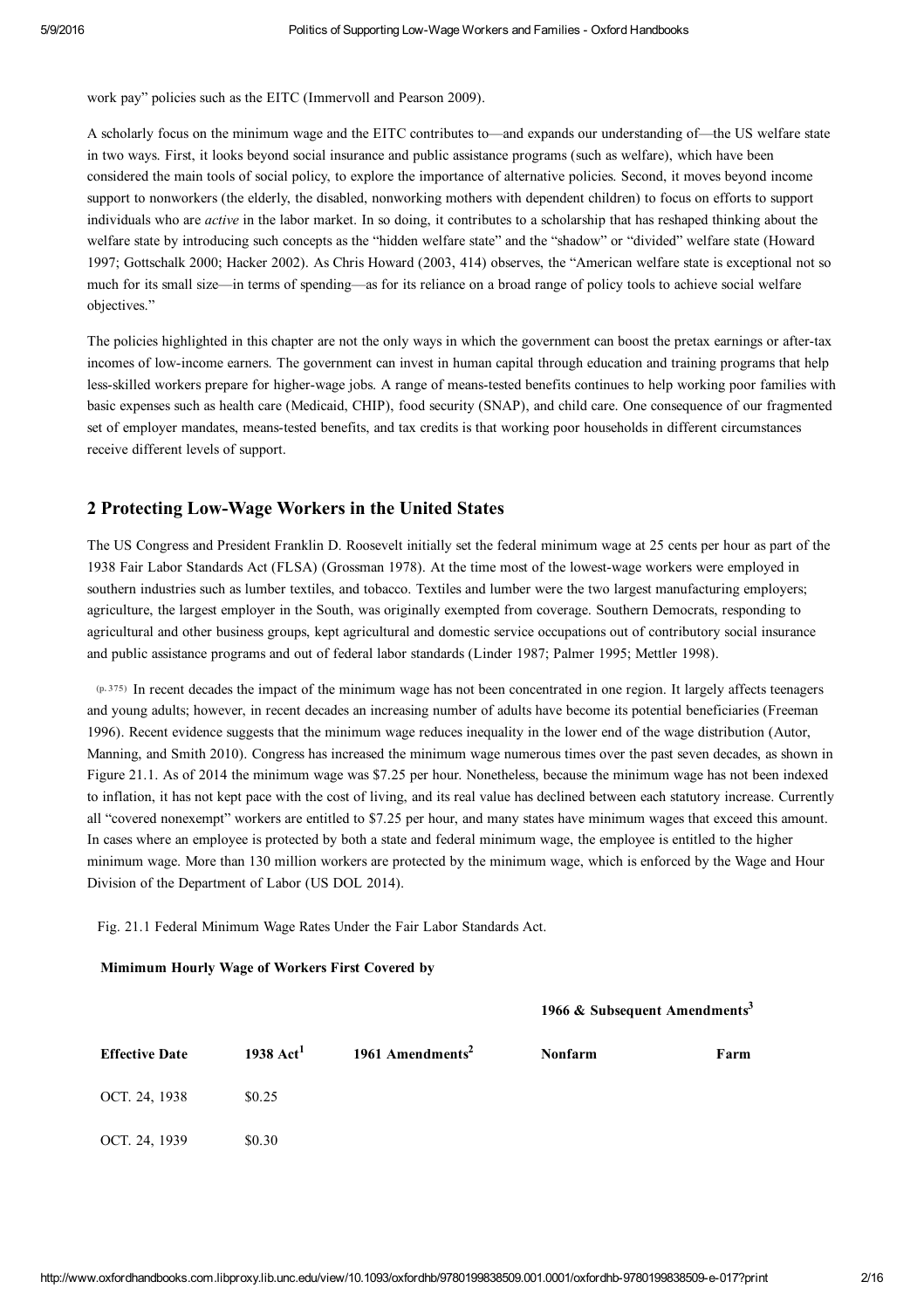<span id="page-2-1"></span><span id="page-2-0"></span>

| OCT. 24, 1945             | \$0.40 |        |                                           |        |  |
|---------------------------|--------|--------|-------------------------------------------|--------|--|
| JAN. 25, 1950             | \$0.75 |        |                                           |        |  |
| MAR. 1, 1956              | \$1.00 |        |                                           |        |  |
| SEPT. 3, 1961             | \$1.15 | \$1.00 |                                           |        |  |
| SEPT. 3, 1963             | \$1.25 |        |                                           |        |  |
| SEPT. 3, 1964             |        | \$1.15 |                                           |        |  |
| SEPT. 3, 1965             |        | \$1.25 |                                           |        |  |
| FEB. 1, 1967              | \$1.40 | \$1.40 | \$1.00                                    | \$1.00 |  |
| FEB. 1, 1968              | \$1.60 | \$1.60 | \$1.15<br>\$1.15                          |        |  |
| FEB. 1, 1969              |        |        | \$1.30                                    | \$1.30 |  |
| FEB. 1, 1970              |        |        | \$1.45                                    |        |  |
| FEB. 1, 1971              |        |        | \$1.60                                    |        |  |
| MAY 1, 1974               | \$2.00 | \$2.00 | \$1.90                                    | \$1.60 |  |
| JAN. 1, 1975              | \$2.10 | \$2.10 | \$2.00<br>\$1.80                          |        |  |
| JAN. 1, 1976              | \$2.30 | \$2.30 | \$2.20<br>\$2.00                          |        |  |
| JAN. 1, 1977              |        |        | \$2.30<br>\$2.20                          |        |  |
| JAN. 1, 1978              |        |        | \$2.65 for all covered, nonexempt workers |        |  |
| JAN. 1, 1979              |        |        | \$2.90 for all covered, nonexempt workers |        |  |
| JAN. 1, 1980              |        |        | \$3.10 for all covered, nonexempt workers |        |  |
| JAN. 1, 1981              |        |        | \$3.35 for all covered, nonexempt workers |        |  |
| APR. 1, 1990 <sup>4</sup> |        |        | \$3.80 for all covered, nonexempt workers |        |  |
| APR. 1, 1991              |        |        | \$4.25 for all covered, nonexempt workers |        |  |
| OCT. 1, $1996^5$          |        |        | \$4.75 for all covered, nonexempt workers |        |  |
| SEPT. 1, 1997             |        |        | \$5.15 for all covered, nonexempt workers |        |  |
| JUL. 24, 2007             |        |        | \$5.85 for all covered, nonexempt workers |        |  |
| JUL. 24, 2008             |        |        | \$6.55 for all covered, nonexempt workers |        |  |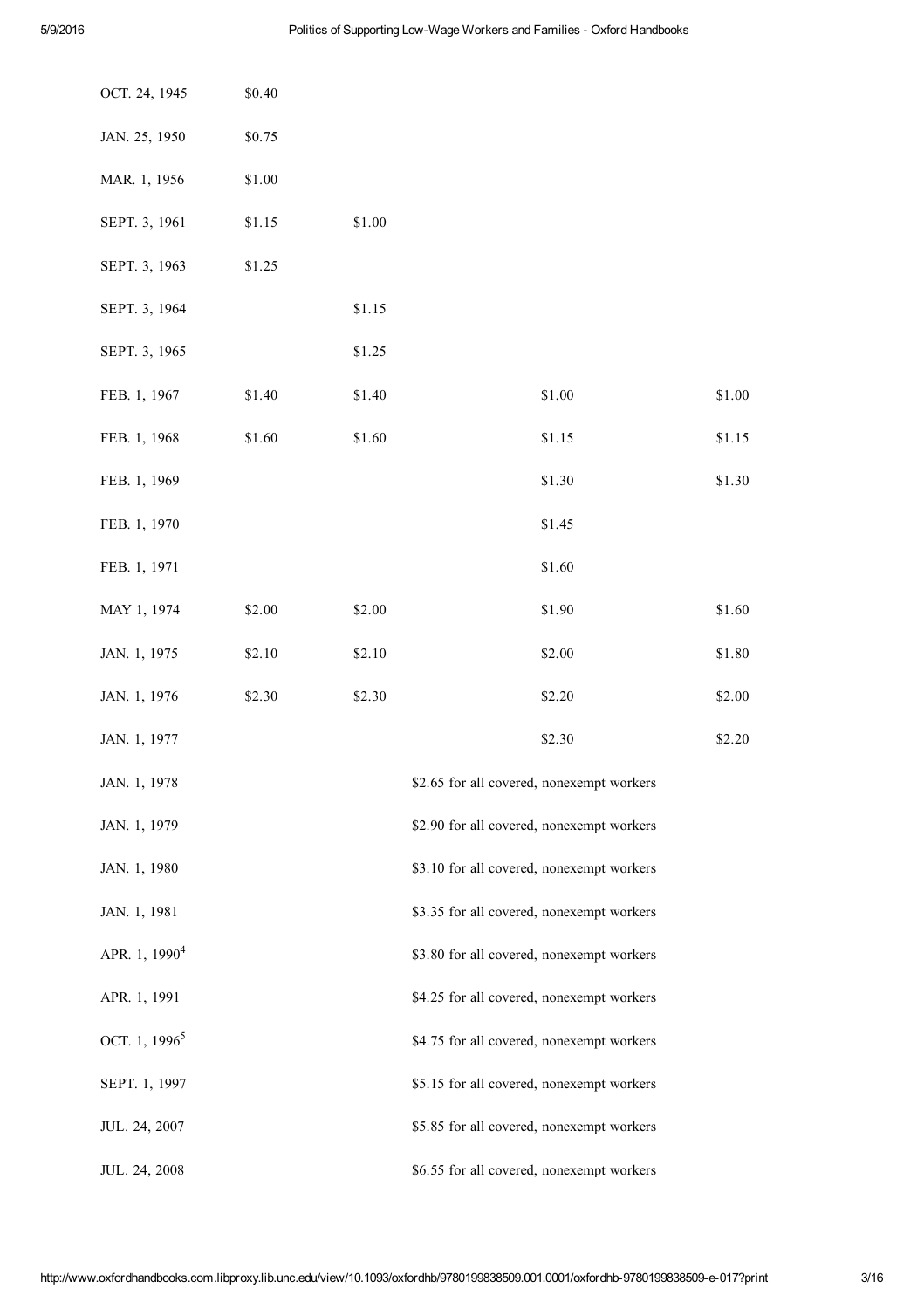#### JUL. 24, 2009 \$7.25 for all covered, nonexempt workers

<span id="page-3-1"></span> $(1)$  $(1)$  $(1)$  The 1938 act was applicable generally to employees engaged in interstate commerce or in the production of goods for interstate commerce.

JUL. 24, 2008  $\mu$  , 24, 2008  $\mu$  all covered, nonexemption workers workers workers workers workers workers workers workers workers workers workers workers workers workers workers workers workers workers workers workers

<span id="page-3-2"></span> $(2)$  $(2)$  $(2)$  The 1961 amendments extended coverage primarily to employees in large retail and service enterprises as well as to local transit, construction, and gasoline service station employees.

<span id="page-3-0"></span> $(3)$  $(3)$  $(3)$  The 1966 amendments extended coverage to state and local government employees of hospitals, nursing homes, and schools, and to employees of laundries, dry cleaners, large hotels, motels, restaurants, and farms. Subsequent amendments extended coverage to the remaining federal, state, and local government employees who were not protected in 1966; to certain workers in retail and service trades previously exempted; and to certain domestic workers in private household employment.

<span id="page-3-3"></span> $(4)$  $(4)$  $(4)$  Grandfather Clause: Employees who do not meet the tests for individual coverage, and whose employers were covered by the FLSA on March 31, 1990, and fail to meet the increased annual dollar volume (ADV) test for enterprise coverage, must continue to receive at least \$3.35 an hour.

<span id="page-3-4"></span> $\binom{5}{1}$  $\binom{5}{1}$  $\binom{5}{1}$  A subminimum wage—\$4.25 an hour—is established for employees under twenty years of age during their first ninety consecutive calendar days of employment with an employer.

Currently there are two ways in which an employee is covered: "enterprise coverage" and "individual coverage." Enterprise coverage applies to businesses that have at least two employees and an annual volume of sales or business of at least \$500,000, or are hospitals, businesses providing medical or nursing care for residents, schools and preschools, or government agencies. When there is no enterprise coverage, employees are protected as individuals if they are "engaged in commerce or in the production of goods for commerce." Domestic service workers, such as housekeepers, full-time babysitters, and cooks, are examples of workers who are individually covered (US [DOL](#page-14-2) 2014). Minimum wage exceptions apply to some workers such as full-time students and tipped employees.<sup>[1](#page-15-0)</sup>

<span id="page-3-5"></span>For service workers, tips and commissions can supplement their hourly wage. Many service-oriented employees regularly receive more than \$30 per month in tips, and their employers may elect to use a tip credit provision and demonstrate that tipped employees receive at least the minimum wage when direct (or cash) wages and the tip credit amount are combined. For example, if an employee's tips combined with the employer's direct (or cash) wages of at least \$2.13 per hour do not equal the minimum wage of \$7.25 per hour, the employer must make up the difference. Thus, the maximum tip credit that an employer can claim is \$5.12 per hour (the minimum wage of \$7.25 minus the minimum required cash wage of \$2.13). Employers can also pay a youth minimum wage of \$4.25 an hour (to employees who are under twenty years of age during the first ninety days after initial employment). This includes protections for adult workers and prohibits employers from displacing any employee in order to hire someone at the youth minimum wage (US [DOL](#page-14-2) 2014).

In 2012, 75.3 million workers in the United States age sixteen and over were paid at hourly rates, representing 59.0 percent of all wage and salary workers. Among those paid by the hour, 1.6 million earned exactly the prevailing federal minimum wage of \$7.25 per hour. About 2.0 million had wages below the federal minimum. Together, these 3.6 million workers with wages at or below the federal minimum made up 4.7 percent of all hourly paid workers. the highest proportion of hourly paid workers earning at or  $(p. 376)$   $(p. 377)$  below the federal minimum wage was in service occupations, at about 12 percent. The industry with the highest proportion of workers with hourly wages at or below the federal minimum wage was leisure and hospitality (about 19 percent) (US DOL 2013).

(US [DOL](#page-14-3) 2013). Thus the minimum wage affects primarily small businesses. The percentage of workers earning the minimum wage does not vary much by race or ethnicity (US DOL 2013).

Historically, proponents have viewed the minimum wage as an important antipoverty tool. Opponents have seen it as a burden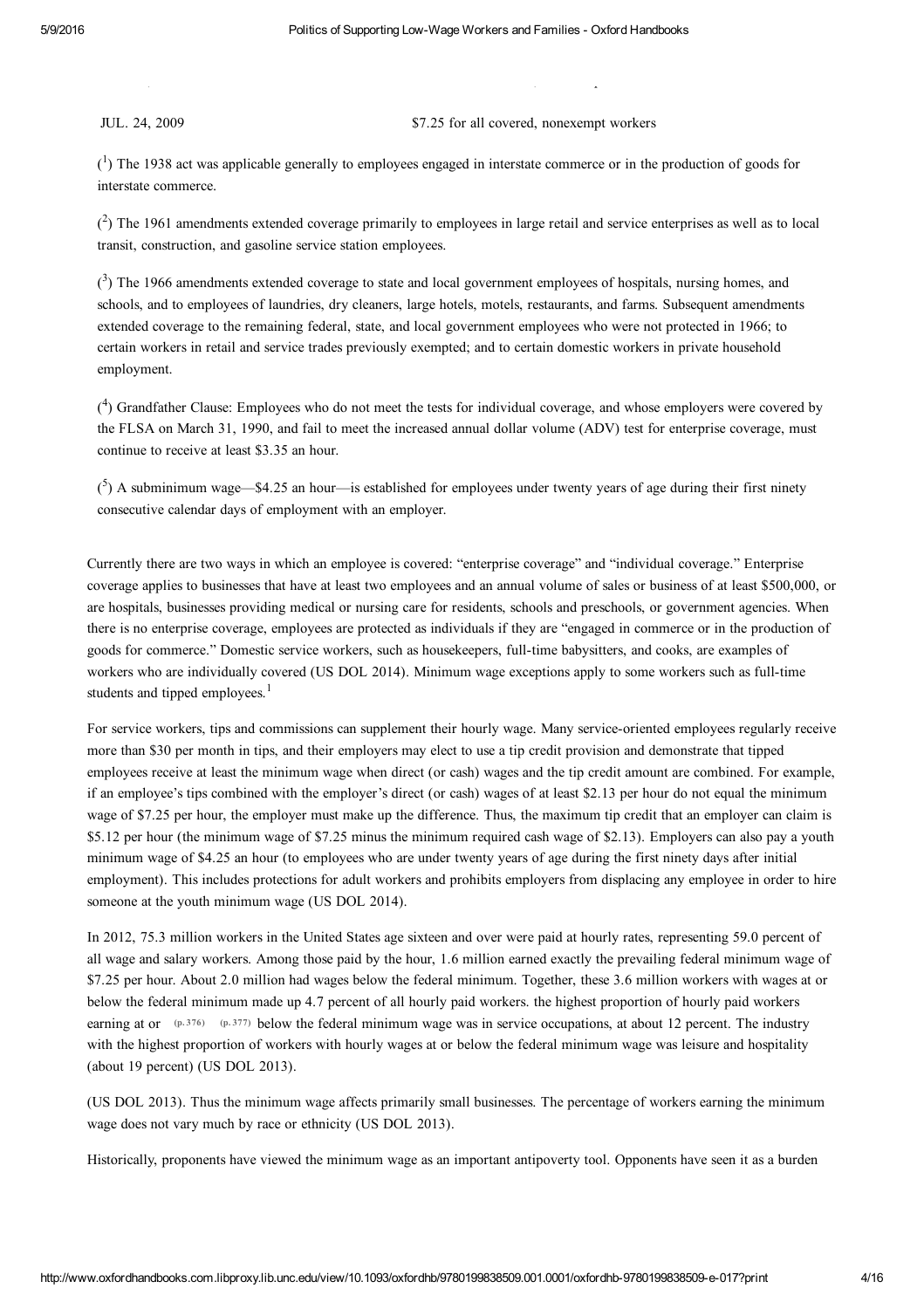on employers and an unwarranted interference with the labor market. The employment effects of the minimum wage have generated particular controversy. As early as the 1940s, George Stigler argued that "economists should be outspoken and singularly agreed" that the minimum wage does not reduce poverty (1946, 358). Opponents claim that the weight of the evidence supports the view that higher minimum wages reduce employment by forcing marginal businesses to lay off workers. However, empirical research suggests that the most recent increases have had little or no adverse effects on [employment](#page-12-2) (Card and Krueger 1995; [Freeman](#page-12-0) 1996). Moreover, some economists believe that the minimum wage offers benefits to firms, citing higher productivity, decreased turnover, lower recruiting and training costs, decreased absenteeism, and increased worker morale as gains that might offset some of the costs to employers of a wage increase (Fox [2006\)](#page-12-3).

## 3 Taxing Low-Wage Working Families out of Poverty

Before examining the origins of the EITC, a useful way to think about the impact of the income tax on lowwage working families is to compare the income tax entry threshold and the federal poverty threshold. The tax entry threshold is the maximum income a family can earn before owing federal income tax ([Maag](#page-13-6) 2004). The federal poverty threshold represents "the minimum dollar amount needed for [individuals,](#page-14-4) couples, or families to purchase food and meet other basic needs" (US Dept. of Health and Human Services 2011). The poverty threshold increases with family size and is updated for inflation annually, using the consumer price index (CPI) [\(Maag](#page-13-6) 2004). If total family income is less than the threshold appropriate for that family, the family is in poverty. For example, if the tax entry threshold for a family of four falls at or below the poverty threshold, tax liabilities can push such families below the poverty line.

Because the personal exemption and the minimum standard deduction remained constant in nominal terms between 1948 and 1963, while the poverty threshold rose with inflation, the level at which lowincome families started paying income taxes fell below the poverty line during this period. In 1964 Congress began to adjust the tax entry threshold—the amount a family could earn before having to pay federal income taxes—back up toward the poverty threshold ([Atrostic](#page-11-1) and Nunns 1991). For  $(p.378)$ the first time the income tax came to be seen as an antipoverty tool. But the tax entry threshold again fell below the poverty [threshold](#page-11-2) during the late 1970s, and ad hoc increases were adopted in 1970, 1972, and 1979 to address the problem (Bakija and Steuerle 1991).

The 1980s brought tax relief for lowincome families in two forms. First, the 1981 Economic Recovery Tax Act (ERTA) indexed the personal exemption, standard deduction, and tax brackets to inflation beginning in 1985. Second, the 1986 Tax Reform Act (TRA) expanded the EITC, which had been introduced in more modest form as the earned income credit in 1975, and indexed it to inflation as well. These changes, followed by increases in the EITC in the 1990s under the Bush and Clinton administrations, reduced the tax burden faced by low-income earners with children. Since the 1990s the tax entry threshold for a family of four has exceeded the poverty threshold, due largely to the EITC and more recently to the child tax credit (CTC) [\(Maag](#page-13-6) 2004).

Besides income taxes, most workers owe payroll taxes. When the federal payroll tax was first collected in 1937, it was only 2 percent of wages and salaries, evenly divided between employer and employee. By 1960 the rate had tripled to 6 percent, which approached the upper range of what President Franklin D. Roosevelt's Treasury Department had anticipated that lowincome workers could bear without needing income tax relief. In 2011 the payroll tax rate was 15.3 percent of earnings (12.4 percent for Social Security and Disability Insurance and 2.9 percent for Medicare) (Burman and [Leiserson](#page-12-4) 2007). Historically, Democrats and Republicans have disagreed over how to finance expansion of the Social Security program. Liberal Democrats preferred to increase the income ceiling on the payroll tax base, which would increase the tax burden on higher-income workers, while their more conservative colleagues favored increasing the payroll tax rate ([Reese](#page-14-5) 1980). However, by the mid-1970s Democrats and Republicans expressed growing concern about the regressive effects of the payroll tax, which when combined with the income tax imposed a higher effective tax rate on low-income earners than high-income earners. In fact, many lowincome taxpayers owed more in payroll taxes than in federal income taxes. To help such families, in 1975 Congress adopted the earned income credit—later known as the EITC—which reduced their tax liability.

The EITC reduces poverty by supplementing the earnings of workers with low earnings. Beginning with the first dollar, a worker's EITC grows with each additional dollar of earnings until the credit reaches the maximum value. This creates an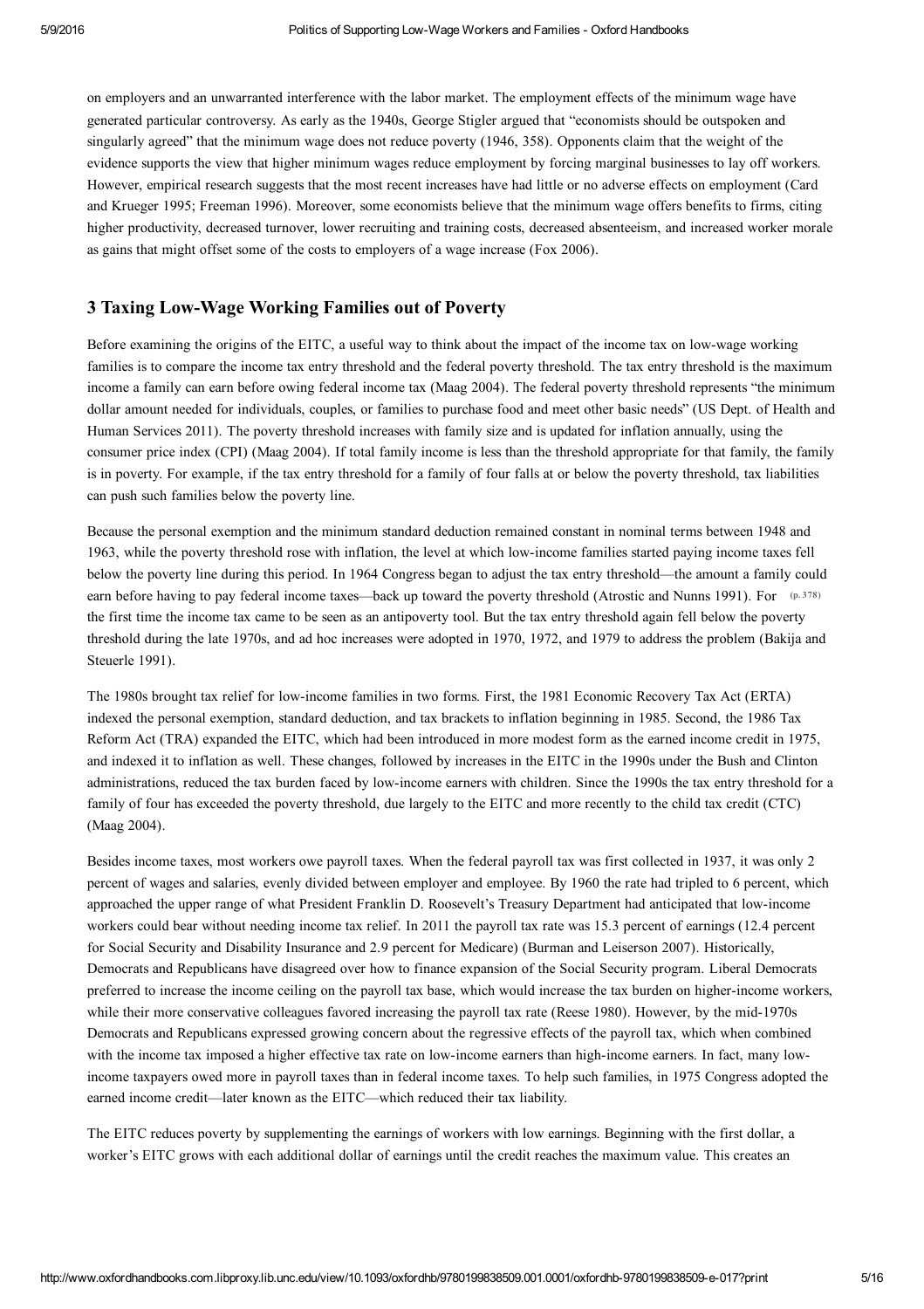incentive for people to leave welfare for work and for low-wage workers to increase their work hours. In 2011 working families, with children who had annual incomes below about \$36,000 to \$49,000 (depending on marital status and children) may have been eligible for the EITC. Working poor individuals without children who had incomes below about \$13,600 (\$18,700 for a married couple) could receive a small EITC (Center for Budget and Policy [Priorities](#page-12-5) [CBPP] 2011). Twenty-five states, including the District of Columbia, have established EITCs to supplement the federal credit.

<span id="page-5-0"></span>

Click to view larger

Fig. 21.2 Earned Income Credit by Number of Children and Filing Status, 2013

Source: Historical EITC Parameters, January 28, 2013, Tax Policy Center.

[http://www.taxpolicycenter.org/taxfacts/displayfact.cfm?](http://www.taxpolicycenter.org/taxfacts/displayfact.cfm?Docid=36) Docid=36.

(p. 379) The amount of EITC depends on a recipient's income, marital status, and number of children (Figure [21.2](#page-5-0)). The amount rises with earned income until it reaches a maximum and then begins to phase out at higher income levels. In the 2009 tax year twenty-seven million working families and individuals received the EITC, which lifted about six million people out of poverty, including about three million children. The poverty rate among children would have been nearly onethird higher without the EITC. The EITC lifts more children out of poverty than any other social policy ([CBPP](#page-12-5) 2011).

During the 2009 tax year the average EITC was \$2,770 for a family with children and \$259 for a household without children. Because of the credit, most low-wage working parents do not owe any federal taxes and often receive a tax rebate. There has been bipartisan agreement that a two-parent family with two children and at least one full-time, minimum-wage worker should not have to raise its children in poverty. At the minimum wage's current level, such a family can move above the poverty line only if it receives the EITC as well as

SNAP (food stamp) benefits ([CBPP](#page-12-5) 2011). The EITC for workers without children remains too small to fully offset federal taxes for workers at the poverty line. Currently, a childless adult or noncustodial parent who works full time at the minimum wage does not receive any EITC benefits. As a result, low-wage workers not raising children can still be taxed into poverty.

### (p. 380) 4 Partisan Politics

Agreement that full-time workers and their families should not live in poverty does not mean agreement over how best to achieve that goal. Political conflict over the minimum wage and EITC has mirrored major ideological and distributional divisions within American politics over the past several decades. There has been significant partisan conflict over increases in the minimum wage (and expansion of coverage), driven by the perceived trade-off between increases in workers' income and in labor costs for small business. Broader debates over the progressivity of the tax code have been partisan and divisive. Tax credits for low- to moderate-income earners with children, such as the EITC and CTC, have been a partial exception to this rule, drawing support across partisan, ideological, and economic lines. Nonetheless, partisan conflict has emerged over the EITC's "refundability," the costs of which have grown substantially over the past decades.

Democrats and Republicans have preferred different policies not solely for technical or ideological reasons, but also based on their distributive consequences for core constituents and interest groups. In forging the coalitions needed to enact policy change, both parties have sought to distribute tax relief or minimum wage increases (or exemptions) to the groups perceived as crucial to their electoral success. Moderates have played a pivotal role in brokering and shaping these final bargains. Both policies have been marked by repeated trade-offs between the demands of effectiveness and political support, and smaller, bipartisan groups of centrists have been critical at every stage of their evolution ([Gitterman](#page-12-6) 2009).

## 5 The Federal Minimum Wage, 1938–2013

The minimum wage emerged from the later New Deal as a mechanism to boost the pretax earnings of low-wage workers, regardless of their family size. The Great Depression had reached unprecedented depths by 1932–1933, with more than half of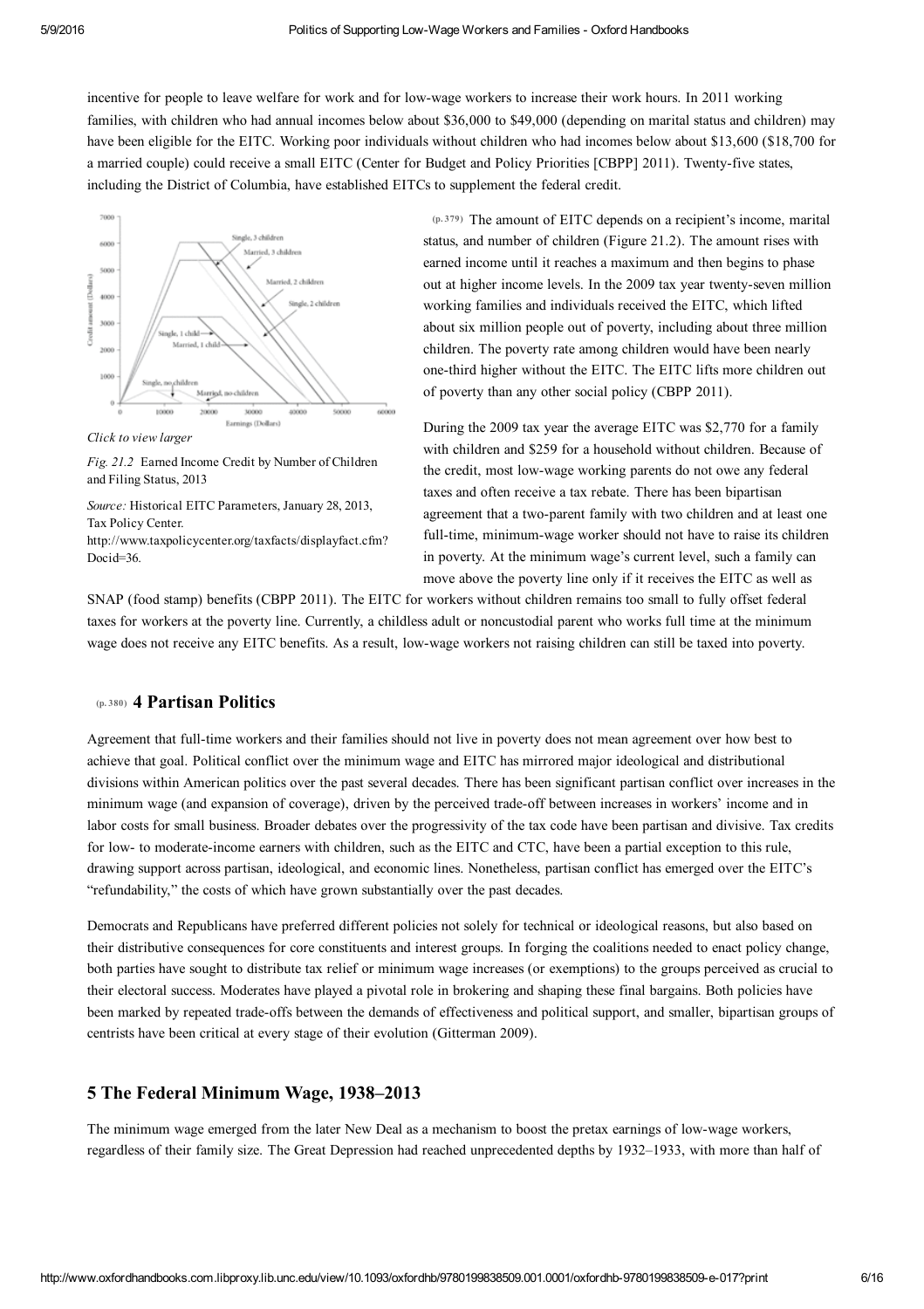Americans living below a minimum subsistence level. The challenge was to lift wages and prices at the same time. Roosevelt's initial response was the 1933 National Industrial Recovery Act (NIRA), through which Congress empowered the president to set minimum prices, wages, and competitive conditions in all industries. The minimum wage was intended to increase workers' purchasing power. However, there was widespread evasion of the NIRA labor codes, and the US Supreme Court declared the program unconstitutional ([Bernstein](#page-11-3) 1987).

Led by Roosevelt, Congress adopted the 1935 National Labor Relations Act (NLRA), which authorized most privatesector employees to join unions, to bargain collectively (p. 381) with their employers, and to strike. Congress established an independent entity, the National Labor Relations Board (NLRB), with the power to investigate and decide allegations of unfair labor practices and to conduct elections in which workers could choose whether to be represented by a union. Under the NLRA unionization rates doubled to more than one in four workers by 1940. However, collective bargaining was not a realistic option for many low-wage workers [\(Tomlins](#page-14-6) 1985).

To help unorganized workers, Roosevelt proposed a federal minimum wage at 80 cents per hour. Under his plan, Congress would delegate authority to a Fair Labor Standards Board, analogous to the NLRB, to set a minimum wage on an industrybyindustry basis and adjust the minimum wage to keep pace with inflation. However, to win passage of his proposal, the president had to secure the support of rural conservative southerners, who dominated the Democratic Party. In the early 1930s they favored an assertive role for the government in economic affairs and supported many of Roosevelt's labor-related initiatives, albeit with reservations and only after securing protection for their regional interests. As economic historian Gavin Wright (1986) has observed, all the [distinguishing](#page-15-1) differences between the South and the rest of the United States had their roots in the "separateness" of the southern labor market. This "separateness" was evident in the low average wages paid, low investment in education, and low average value added in manufacturing per worker [\(Brand](#page-12-7) 1988).

In crafting a final bargain—a 25 cents per hour federal minimum wage, with many industries excluded—a conservative coalition of Republicans and southern Democrats chose to retain direct legislative control over the minimum wage rather than delegate authority to an independent body. This choice ensured that a new coalition had to be built *each and every time* policy makers sought to increase the minimum wage or expand its coverage. From 1938 to 1994 an enacting coalition had to include key members of the congressional labor committees, the House Rules Committee, the leadership of the majority party, and the president. By retaining political control, Congress could claim credit for a minimum wage increase, which had strong public support across all regions, as well as minimize blame from groups that feared its impact on labor costs by limiting coverage and the amount of the increase ([Gitterman](#page-12-8) 2012).

In ensuing decades, policy makers made the most of this ability by fine-tuning increases (and limiting coverage) in response to the dictates of electoral politics. Congress adopted increases in a series of incremental steps rather than one large expansion, often directly before an election—a logic similar to Social Security benefit increases. Rather than work for repeal of the minimum wage, which was not in its members' electoral selfinterest, the conservative coalition opposed any expansion of coverage from 1938 until 1961, as well as efforts to index it to inflation. However, the coalition did agree to modest and periodic increases in the minimum wage. Throughout this period liberal Democrats and their labor allies were forced to scale back their ambitions to win any support for wage increases from conservative legislators and their agricultural and small business allies. In the 1960s, however, moderates began to replace conservatives among southern Democrats in Congress, leading in 1961 and 1966 to the first major expansion of coverage since the New Deal. Each increase was made  $(p. 382)$  possible by intraparty bargaining between conservative southern and liberal Democrats ([Gitterman](#page-12-8) 2012).

By the early 1980s the minimum wage emerged as "political enemy number one" for President Ronald Reagan and Senate Republicans. When Reagan took control of the White House, he was calling it an injustice, the cause of "more misery and unemployment than anything since the Great Depression." After regaining control of the Senate in 1986, Democrats aimed to increase the minimum wage to roughly half of the average wage ([Cohodas](#page-12-9) 1987). Republicans blocked Democratic efforts to do so during the latter part of Reagan's second term. In late 1989 the moderate President George H. W. Bush agreed to a two-step increase to \$4.25 (by 1991) in exchange for a temporary training wage for teenagers and a larger exemption for small businesses [\(Pytte](#page-14-7) 1989).

An unlikely agreement was struck between President Bill Clinton and the Republican Congress in 1996. As a candidate for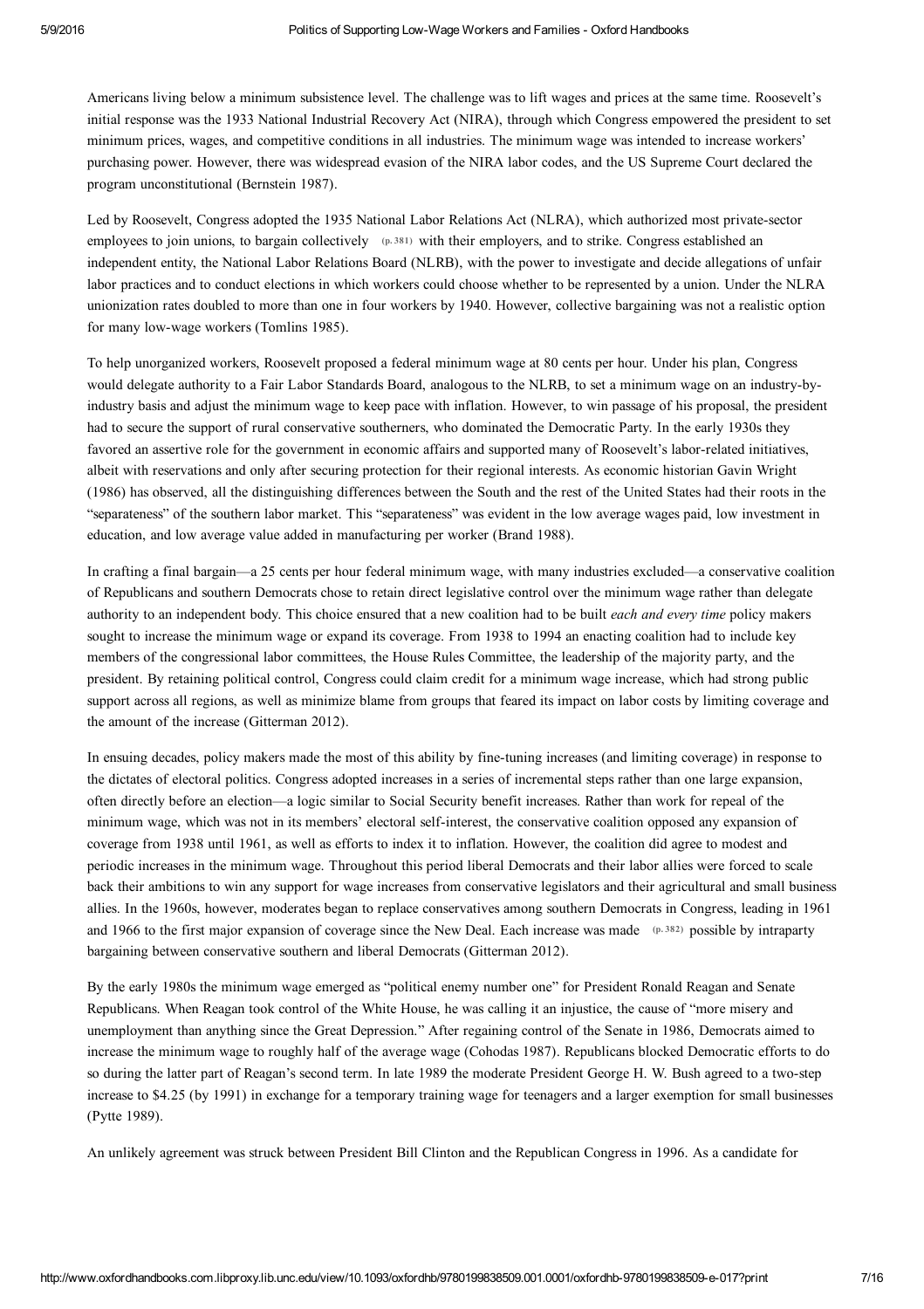president, Clinton had positioned himself as a moderate Democrat who promised to "end welfare as we know it" and make work pay. Although Clinton had promised to increase the minimum wage during his first year, he delayed proposing an increase because of concerns about antagonizing moderate-to-conservative Democrats. After Republicans took control of Congress in the historic 1994 midterm elections, Clinton proposed an increase from \$4.25 to \$5.15 over two years ([Gitterman](#page-12-6) 2009).

Congressional Republicans in the 1990s were more conservative than their counterparts in the 1960s. Predictably, Republican leaders opposed any increase. Moderate Republicans, in contrast, supported a modest increase. Thus a new intraparty conflict emerged between conservative House leaders, primarily from the South, and a smaller group of moderate Republicans from the Northeast and Midwest, who feared that a vote against an increase would hurt them in the 1996 elections. The Republican leadership responded to concerns about an increase in labor costs by packaging a modest minimum wage increase with a tax relief package for small business. Ultimately, as part of the 1996 Small Business Job Protection Act, Clinton and a Republican Congress approved a two-step increase (from \$4.25 to \$4.75 and then to \$5.15 by September 1997) ([Gitterman](#page-12-6) 2009).

The 1996 agreement represented the first increase ever adopted when Republicans controlled at least one chamber of Congress. It reflected a new bargain: conservative southern House Republicans allowed a coalition of centrist northeastern Republicans and liberal Democrats to enact an increase, but only if it was coupled with tax relief for small businesses. Later in the decade Republicans were ready to make a similar deal. Although many remained opposed to the minimum wage on ideological grounds, they recognized it was important to moderate Republicans' electoral fortunes and thus to their control of Congress. Some supported a modest increase because they hoped to remove the issue from the Democrats' political arsenal, especially before the 1998 and 2000 elections [\(Gitterman](#page-12-6) 2009).

Between 2001 and 2006 President George W. Bush, backed by Republican leaders in Congress, refused to increase the minimum wage. After regaining control of Congress in 2006, the Democrats secured an increase as part of a supplemental defense (p. 383) appropriations bill that provided emergency funds for the war in Iraq. The agreement—the 2007 Small Business and Work Opportunity Tax Act—combined an increase to \$7.25 an hour by 2009 with \$4.84 billion in small business tax relief. During the 2008 campaign Democratic presidential candidate Barack Obama pledged to increase the minimum wage to \$9.50 and index it to inflation, but Congress was reluctant to support an increase during the recent economic downturn ([Gitterman](#page-12-6) 2009).

## 6 The Earned Income Tax Credit, 1975–2013

The EITC is a refundable tax credit, enacted with bipartisan support in 1975. It encourages lowincome workers with children to enter and remain in the labor market by supplementing their earnings. Initially a temporary measure, it was made a permanent part of the Internal Revenue Code (IRC) in 1978. Since then it has undergone expansions with bipartisan support. The credit was expanded in 1986 under President Reagan, in 1990 under President Bush, and again in 1993 under President Clinton, when the size of the credit was doubled and a small credit was added for workers without children (Holt [2006\)](#page-13-7). The EITC's initial popularity was based on its ability to provide both work incentives and tax relief for low-income workers and their families. One bipartisan goal, often espoused by President Reagan, was to eliminate income taxes on workers below the poverty line so they would not be taxed deeper into poverty.

The roots of the EITC can be traced back to the 1960s. President Lyndon B. Johnson charged several antipoverty task forces with investigating the impact of nonindexation of the personal exemption and standard deduction, as well as the effects of the payroll tax. The rising payroll tax burden also helped fuel interest among some Democrats in a proposal known as the negative income tax (NIT). The NIT would be a mirror image of the income tax. Instead of tax liabilities varying positively with income according to a tax rate schedule, benefits would vary inversely with income according to a negative tax rate (or benefit reduction) schedule. This approach would allow policy makers to increase the income of low-wage earners whose tax liability was already zero, but who faced increasingly burdensome payroll taxes. More broadly, it would provide an additional policy tool for pushing low-income working families above the poverty threshold and keeping them from turning to welfare or other cash assistance programs.

Although President Richard M. Nixon had not mentioned the NIT in the 1968 campaign, he included it as part of his Family Assistance Plan (FAP) in 1969. Under this proposal, a family of four with no income would receive \$1,600—a guaranteed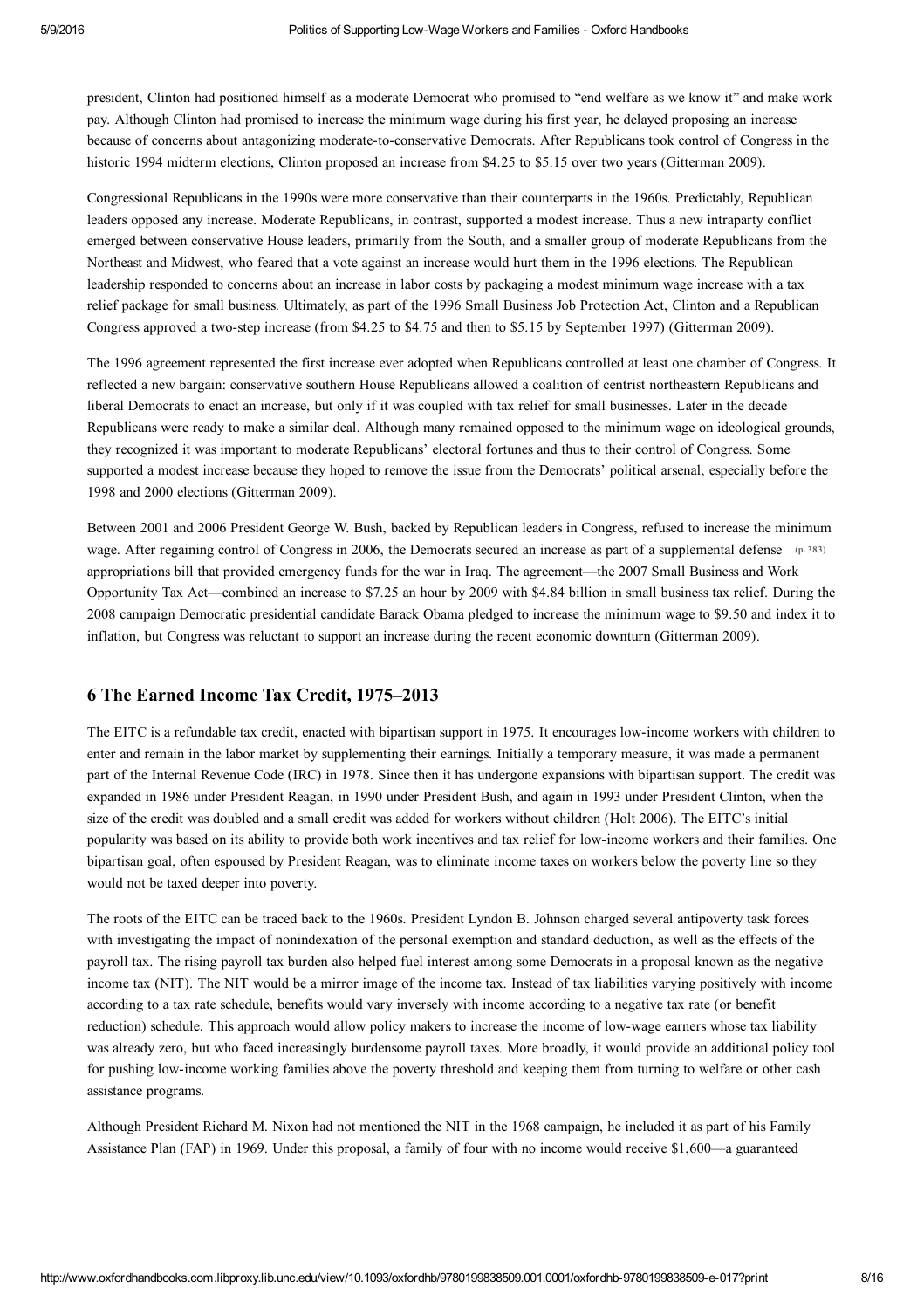minimum income. The idea was blocked by conservative Democrats, who argued that it would undermine the incentive to work [\(Ventry](#page-15-2) 2000). Senator Russell Long (DLa.) proposed a plan to distribute tax relief only to those "willing to work." This proposal called for wage subsidies to low-income workers, known as a "work bonus," equal to 10 percent (p. 384) of the wages subject to payroll taxes. Long argued that his proposal would offset payroll taxes, act as an earnings subsidy, and "prevent the taxing of people onto the welfare rolls" ([Ventry](#page-15-2) 2000, 986). An attraction of the earnings subsidy, which became known as the earned income credit, was that its benefits rose positively with earnings up to a plateau, increasing incentives for very low income earners to work. However, more liberal House Democrats rejected the proposal three years in a row in the hope of passing an NIT instead.

In the mid-1970s President Gerald Ford proposed an \$80 tax rebate for the poorest taxpayers. House Democrats went further by proposing a refundable credit, worth 5 percent of earned income, up to a maximum of \$200 for lowerincome earners with little or no tax liability (Ford [1975](#page-12-10)). This EIC, which closely matched the payroll tax on the first \$4,000 of earned income, was expected to stimulate the economy because low-wage earners generally spend much of their increases in after-tax income (H.R. Rep. 9419 1975). House Democrats viewed a onetime EIC as a way of offsetting the [regressivity](#page-13-8) of the payroll tax, a subject of concern within both parties. More conservative Senate Democrats, in contrast, portrayed the EIC as welfare reform and sought to restrict the credit to low-income married couples with children. Because many low-wage workers were from nonpoor families, Senate Democrats concluded that extending earning subsidies to all workers would be "expensive and inefficient in reaching the poor" (S. Rep. [9436](#page-14-8) 1975). The Senate reduced the number of eligible earners from 28 to 6.4 million. Ultimately, the 1975 measure created a one-year refundable credit of up to \$400 for earners with dependents (and incomes below \$8,000). Nonetheless, the EIC emerged as a tool to boost the paychecks of lowwage workers with children.

Initially policy makers were divided over the credit's purpose: whether to provide payroll tax relief to all lowwage workers or to increase the labor force participation of less-skilled workers who might otherwise rely on public assistance to support their families, or both. Ultimately Congress structured the credit to do both, but only for families with children, thus placing more emphasis on its role in welfare reform. In this way the EITC fulfilled its original purpose as set forth by Congress, "an added bonus or incentive for low-income people to work," and as a way to reduce welfare dependency by "inducing individuals with families receiving federal assistance to support themselves" (S. Rep. 94-36 1975).

Both parties in the 1980s supported the EITC as a mechanism to boost the paychecks of working poor families ([Toder](#page-14-9) 1998; [Steuerle](#page-14-10) 2008). This development was important given the stalemate over the minimum wage, which remained at the same level from 1981 to 1990. Not surprisingly, many of the same business groups that opposed increases in the minimum wage supported the EITC; they preferred that taxpayers boost wages for their workers [\(Howard](#page-13-1) 1997). In the early 1990s Clinton pledged that full-time work at the minimum wage plus the EITC (and any Food Stamps for which a family was eligible) would be enough to raise a family's after-tax income above the poverty threshold. The emphasis on helping low-income earners with jobs, rather than those on welfare, reflected a conviction often repeated by Clinton: the government should "make work  $(p. 385)$  pay" for those at the bottom. To achieve this distributional goal, the EITC would need to be increased, particularly for families with two or more children. These changes, followed by increases in the EITC under Clinton, reduced the tax burden faced by lowincome earners with children. Although part of the EITC's growth was due to rising demand, the reason for expansion has been sizable real benefit increases legislated in 1986, 1990, and 1993 (Myles and [Pierson](#page-14-11) 1997).

By the mid-1990s, however, the bipartisan consensus had started to unravel. Some Republicans now wanted to roll back the EITC. Many conservatives had come to view the refundable EITC as a form of welfare. Arguing that the EITC was supposed to offset tax liability for low-income, full-time workers, Republicans claimed that the most recent Clinton expansion had transformed the EITC "into more of a welfare program than a tax refund" ([Rubin](#page-14-12) 1995, 3057). In addition, many Republicans were concerned about fraud and abuse, as well as about the exponential growth of the refundable portion of the EITC. Republicans secured new rules to strengthen compliance and enforcement as part of the 1996 Personal Responsibility and Work Opportunities Act, the 1997 Taxpayer Relief Act, and the 1997 Balanced Budget Act (US Treasury 2003).

The opening decade of the twenty-first century brought modest gains to working poor families. The 2000 election gave the Republicans control of the White House and Congress for the first time since 1954. During the debates on President Bush's tax cuts in 2001, Senate centrists insisted on more tax relief for those at the lower end of the income distribution. For example, they won agreement on a *refundable* child tax credit for working poor households earning at least \$10,000 and set the income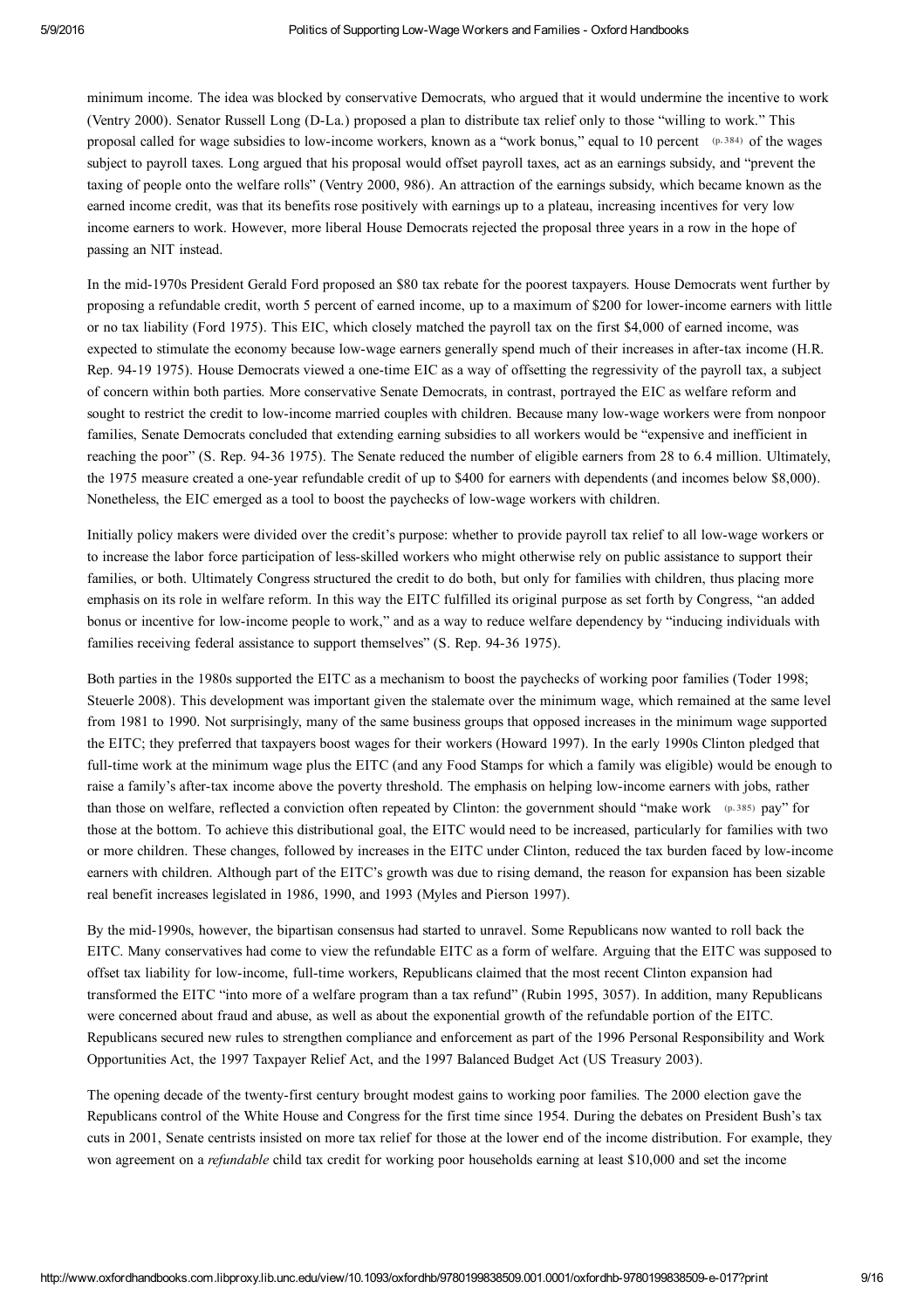threshold for eligibility to satisfy Republicans, who opposed earnings subsidies for nonworking poor families. With a typical minimum wage worker earning a little more than \$10,500 in 2001, the eligibility threshold allowed Republicans to claim that only families with the equivalent of a full-time, working parent would benefit from the [refundable](#page-14-13) CTC (Nitschke and Swindell 2001). Single parents who worked less than full time and two-parent families with very limited earnings would not qualify for the credit.

During the 2008 campaign Obama proposed a making work pay (MWP) credit, worth \$500 for single workers and \$1,000 for families, which would eliminate the tax liability of ten million low-income earners (Tax Policy Center 2008). Obama pledged to expand—but did not succeed in expanding—the EITC and making the child and dependent care tax credit refundable for the first time in its history. Under the 2009 American Recovery and Reinvestment Act (ARRA), President Obama and congressional Democrats approved the MWP credit and temporarily expanded the EITC in two ways. First, the act added a "third tier" of the EITC for families with three or more children, so that these families can receive up to \$629 more than families with two children. Second, the ARRA expanded marriage penalty relief in the EITC, reducing the financial penalty some couples experience when they marry by allowing married couples to receive larger tax benefits. These changes were scheduled to expire at the end of 2010, but Congress extended them through 2012 ([CBPP](#page-12-5) 2011). By 2011, the recession and high unemployment, the Republican takeover of the House, and budget deficits loomed as stumbling blocks for Obama.

## (p. 386) 7 Supporting LowWage Workers in the United States

The minimum wage and EITC have followed distinct historical trajectories. As a result, they do not add up to a coherent policy regime. An enduring, fragile consensus rests on a simple idea: if able-bodied parents participate in the labor market, their takehome pay should be sufficient to lift their families out of poverty. The effectiveness of the minimum wage in alleviating poverty clearly depends on the workings of the tax system and vice versa. In the case of the minimum wage, this has meant slow and piecemeal growth. In the five decades after its passage, liberal Democrats had to accept limitations on coverage to gain support for modest increases from southern Democrats and Republicans. In the mid-1990s the price they paid for increases became tax relief for small businesses. Such bargains have allowed the minimum wage to endure through both liberal and conservative periods.

On the income tax side of the agenda, refundable credits have emerged as the centerpiece of efforts to help working poor families. This development has been fostered by growing reliance on the budget reconciliation process. Through reconciliation a process first used in 1981—Congress decides which changes in mandatory spending and revenue programs are necessary to reach the overall goals set by the budget resolution for that fiscal year [\(Lindblom](#page-13-9) 2008). The process is governed by expedited procedures and restrictions, such as a ban on filibustering in the Senate, and produces huge omnibus packages. Together, these rules ensure that a bill moves quickly through the legislature, "beset by few of the procedural veto-gates that lie in wait for the typical piece of legislation" ([Garrett](#page-12-11) 2000, 720). In this environment, tax credits have become a popular way for legislators to fine-tune the distributional impact of tax and spending packages and to deliver benefits to favored constituencies.

Thus, throughout its history the EITC has helped legislators deliver benefits to lowincome families, alter the distributional balance of omnibus tax packages, and thereby secure bipartisan agreement. The 1986 EITC expansion resulted from a bipartisan effort to deal with some of the distributional unfairness of Reagan's tax relief in 1981. In 1990 both Republicans and Democrats saw expansion as a straightforward way to alter the distributional characteristics of the deficit reduction package and head off charges that it essentially benefited high-income earners. The 1993 EITC expansion made it easier for Democrats to support Clinton's first budget, which included more spending cuts and deficit reduction than they preferred.

<span id="page-9-0"></span>Equally important, the period since the early 1980s has seen the consolidation of a consensus on the idea that working families should be the primary beneficiaries of tax-based assistance. It drove and was strengthened by the passage of welfare reform in 1996. This reform—which replaced Aid to Families with Dependent Children (AFDC) with Temporary Assistance to Needy Families (TANF)—shifted the focus of efforts to  $(p. 387)$  support poor families from cash assistance programs, such as welfare, to strategies to supplement labor market earnings, such as refundable tax credits [\(Haveman](#page-13-10) 2003). As Figure [21.3](#page-9-0) shows, shifts in budgetary outlays on these programs and credits are indicative of the changing policy orientation.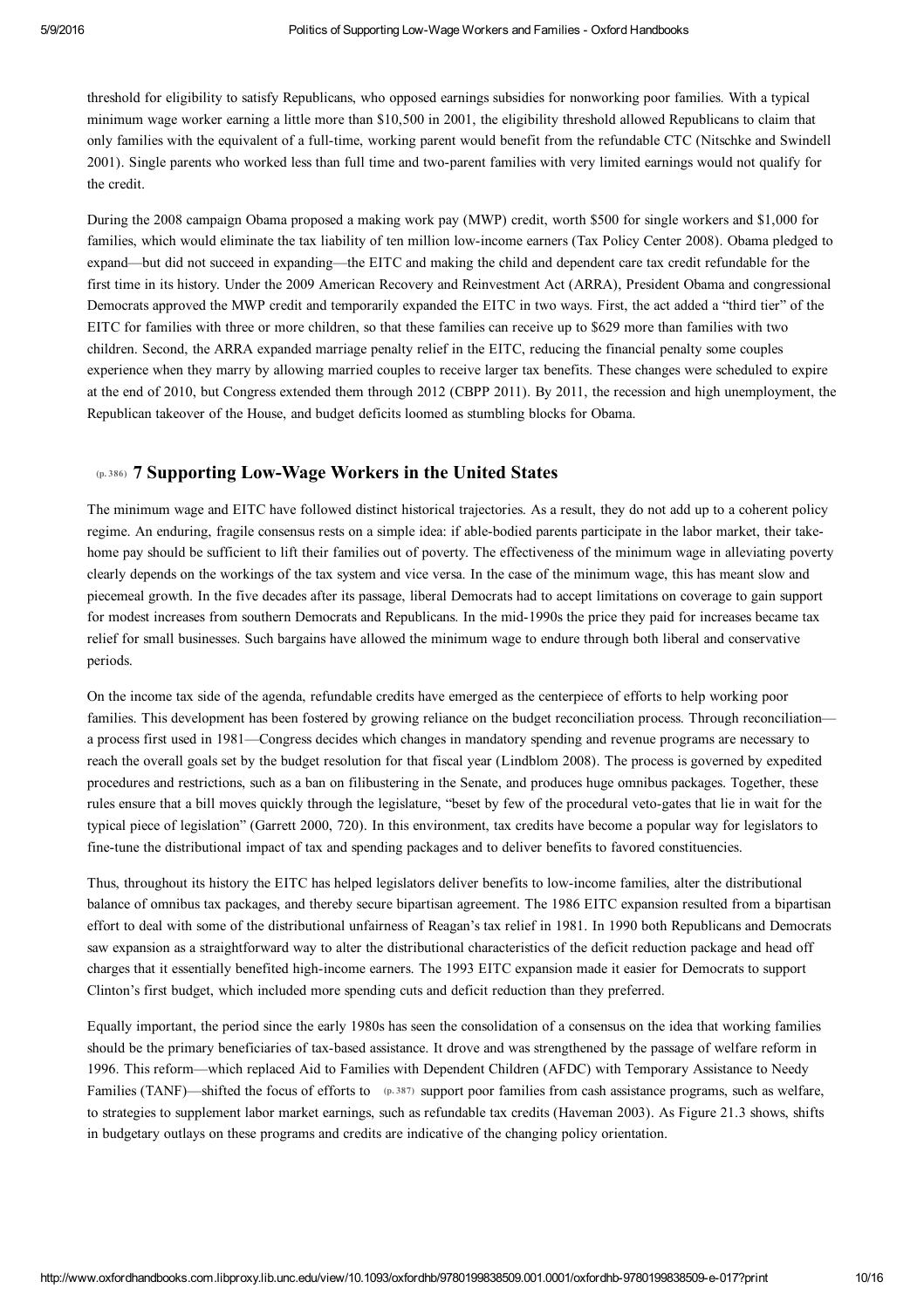

Fig. 21.3 Real Federal Spending on EITC, CTC, and Welfare, 1975–2009.

Source: Budget of the U.S. Government, Fiscal Year 2012, for AFDC/TANF; Internal Revenue Statistics of Income, various years for EITC and CTC; Bureau of Labor Statistics for CPI Deflator.

In recent years the temporary refundable making work pay credit and recent (temporary) payroll tax reductions have offset Social Security and Medicare payroll taxes. Unlike the EITC, this tax relief is offered to moderate- and middle-income workers and families as well as lower-income families (up to their first \$110,100 in wages). The payroll tax reduction was passed for one year when Obama and Republicans in Congress sought compromise on the Bush tax cuts. Moreover, unlike the CTC, it helps childless workers and married couples, as well as families with children, suggesting a turn toward universalism in policies to boost the after-tax income of working families. The MWP credit expired in 2010.

## 8 The Challenges Ahead

Self-sufficiency and hard work lie at the heart of the idea of the "American Dream." Full-time participation in the labor market remains central to economic well-being, and the primary source of support for most working-age adults is their employment and earnings ([Blank](#page-12-12) 2000; [2009\)](#page-12-13). Americans expect their fellow citizens to work hard to support themselves and their households [\(Sawhill](#page-14-14) and Morton 2007). This emphasis on work as the route to self-sufficiency has driven many of the welfare reforms in (p. 388) recent decades. Yet minimum wage work alone is still not enough to keep some workers and their families out of poverty or to move others into the ranks of moderate-income families.

The original 1938 minimum wage agreement established a logic that helps explain its subsequent development. Instead of delegating authority to a wage-setting board, Congress chose to retain control over the amount and timing of any increase and the industries and occupations covered. Legislators guarded this power over the following decades. By retaining statutory control over its parameters, reluctant converts to the minimum wage were able to maximize the electoral benefits of a popular policy while minimizing the negative effects by limiting the costs imposed on business and agricultural groups. Since the late 1960s the principal casualties of these dynamics have been the real value of the minimum wage and the earnings of minimum wage workers. In 1977 Congress refused to index the minimum wage to inflation, and in 1990 it declined to establish a minimum wage advisory board even to "recommend" cost-of-living adjustments. Obama pledged to increase the minimum and to index it to inflation. But every prior effort to index the minimum wage has been defeated, and moreover, Obama could emerge as the first Democrat since the New Deal not to sign an increase.

The prevailing wisdom among political analysts is that narrowly targeted income transfers, such as direct cash assistance to poor families, have enjoyed only sporadic political support. They tend to be enacted or expanded in periods of partisan imbalance and to be vulnerable to retrenchment when elections shift the balance of power. However, many suggest that the EITC is a notable counterexample. It has been expanded under both Democratic and Republican administrations, often with bipartisan support. According to Robert [Greenstein](#page-13-11) (1991, 450), the EITC's design—"a middle ground of maintaining a targeted program structure while incorporating near-poor and moderate-income working families that are struggling themselves"—has helped broaden its appeal.

However, the EITC is not immune to opposition, and the attacks on the program suggest the many challenges that credits may face in the future. Notably, some Republicans remain opposed to the concept of refundable credits, while many centrists are concerned about the cost in terms of budget outlays. Many critics of refundability would agree with [George](#page-15-3) Yin (1996) that "programs should not be hidden in the tax system and therefore be subject to a lower level of scrutiny. If as a transfer program the EITC would not garner a sufficient level of political support to remain viable, there is no reason that it should continue to exist in the tax system and in the process be administered inefficiently" (1996, 316). In addition, some believe that everyone should pay at least some taxes, even if just one dollar, as a duty of citizenship and so that they feel they have some stake in governmental decisions ([Batchelder,](#page-11-4) Goldberg, and Orszag 2006). This last argument, which opposes the rise of the "zero-filers"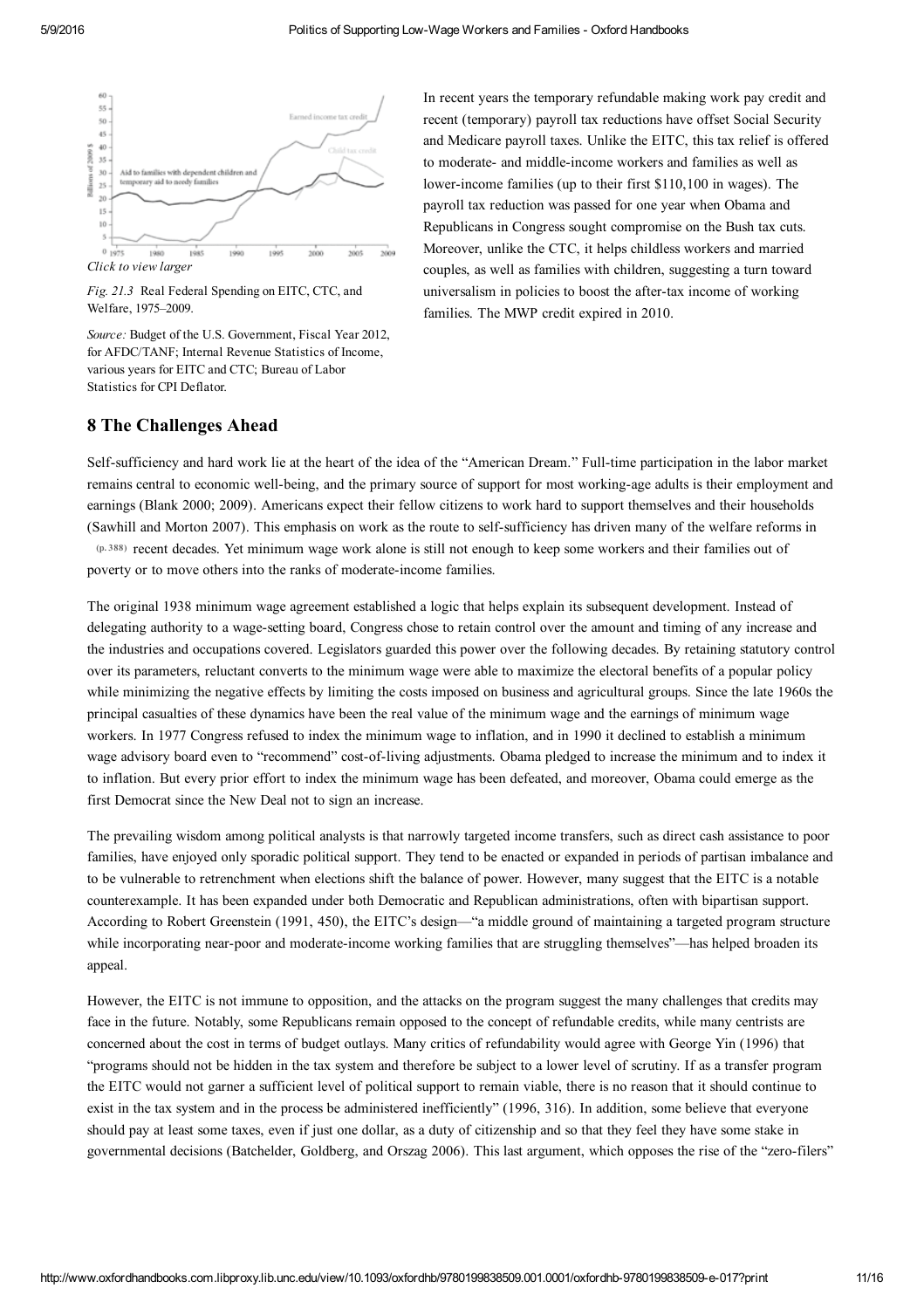or those with no federal tax liability, is perhaps the most daunting for proponents of refundable credits.

Some research concludes that the EITC is more effective than the minimum wage in providing support for low-wage workers. Critics argue, for example, that the EITC is better targeted because many of the beneficiaries of minimum wage increases are not (p. 389) members of lowincome families (Hotz and [Scholz](#page-13-12) 2000). However, others conclude that the effectiveness of the EITC in raising the incomes of working poor families above the poverty threshold depends, in part, on regular increases in the minimum wage. Richard [Freeman](#page-12-0) (1996) concludes that an appropriately set minimum wage can be a modestly effective redistributive tool—a risky but potentially profitable investment—particularly if it is linked with other social policies, such as the EITC, that support low-income earners and their families.

In forecasting the future of the minimum wage and the EITC, it is important to highlight the role of partisan political control of the White House and Congress on the one hand and coalition politics within Congress on the other. The differences between the parties over these policies have increased in recent decades as partisan [polarization](#page-13-13) has soared. According to Nolan McCarty (2007), by almost all measures the divide between Democratic and Republican members of Congress has widened over the past twenty-five years, reaching levels of partisan conflict not witnessed since the 1920s. Polarization contributes to gridlock and stalemate, making it more difficult for Congress to respond to economic shocks and adopt measures such as minimum wage increases and expansions of the EITC.

Since the early 1980s both Republicans and Democrats have found their way around partisan gridlock to reach bargains on issues as contentious as tax policy and the minimum wage. With rare exceptions, neither party has had a sufficient majority or sufficient internal unity to legislate on its own in the past three decades. Relatively little attention has been paid to the effects of polarization on policy outcomes. Some political scientists conclude that polarization is not ideologically neutral; it has had a conservative effect on policy. Others argue that the main effect of polarization has been to produce less policy [\(McCarty](#page-13-13) 2007). However, most agree that polarization leaves centrists in both parties with the ever more important and demanding role of brokering policy bargains. Without a new bargain that balances partisan distributional and electoral goals, lowwage workers' families and the policies to support them remain at risk.

## References

\*Indicates recommended reading.

<span id="page-11-1"></span>Atrostic, Barbara K., and James R. Nunns. 1991. "Measuring Tax Burden: A Historical Perspective." In Fifty Years of Economic Measurement: The Jubilee of the Conference on Research in Income and Wealth (1990), edited by Ernst R. Berndt and Jack E. Triplett, 343–420. Chicago: University of Chicago Press. (p. 390)

Find this resource:

<span id="page-11-0"></span>Autor, David H., Alan Manning, and Christopher L. Smith. 2010. The Contribution of the Minimum Wage to U.S. Wage Inequality over Three Decades: A Reassessment. Finance and Economics Discussion Series. Washington, DC: Divisions of Research & Statistics and Monetary Affairs Federal Reserve Board.

Find this resource:

<span id="page-11-2"></span>Bakija, Jon, and C. Eugene Steuerle. 1991. "Individual Income Taxation since 1948." National Tax Journal 44, (4): 451–475. Find this resource:

BarackObama.com. n.d. "Barack Obama: Tax Fairness for the Middle Class." [http://obama.3cdn.net/b7be3b7cd08e587dca\\_v852mv8ja.pdf.](http://obama.3cdn.net/b7be3b7cd08e587dca_v852mv8ja.pdf)

<span id="page-11-4"></span>Batchelder, Lily L., Fred T. Goldberg Jr., and Peter R. Orszag. 2006. "Reforming Tax Incentives into Uniform Tax Refundable Credits." Policy Brief 156. Brookings Institution.

Find this resource:

<span id="page-11-3"></span>Bernstein, Michael. 1987. The Great Depression: Delayed Recovery and Economic Change in America, 1929–1939. Cambridge: Cambridge University Press.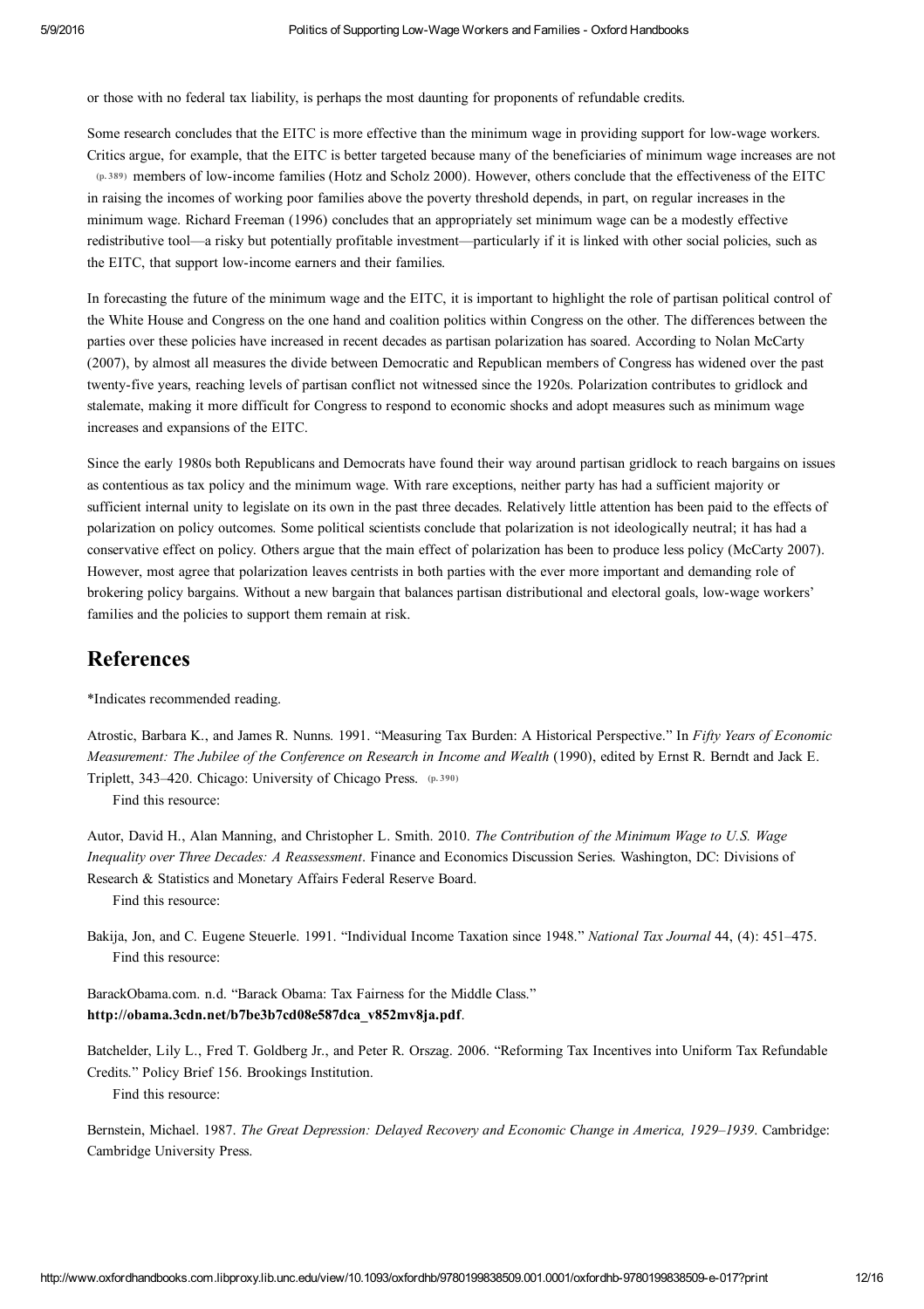Find this resource:

<span id="page-12-12"></span>\*Blank, Rebecca M. 2000. "Fighting Poverty: Lessons from Recent U.S. History." Journal of Economic Perspectives 14 (2): 3– 19.

Find this resource:

- <span id="page-12-13"></span>Blank, Rebecca M. 2009. "Economic Change and the Structure of Opportunity for Less-Skilled Workers." Focus 26 (2): 14–20. Find this resource:
- <span id="page-12-7"></span>Brand, Horst. 1988. "Book Review of Old South, North South." Monthly Labor Review 111 (5): 58. Find this resource:

<span id="page-12-4"></span>Burman, Len, and Greg Leiserson. 2007. "Two-Thirds of Tax Units Pay More Payroll Tax Than Income Tax." Tax Notes, April 9. http://www.urban.org.libproxy.lib.unc.edu/UploadedPDF/1001065 Tax Units.pdf.

<span id="page-12-2"></span>Card, David. and Alan B. Krueger, 1995. "Time-Series Minimum-Wage Studies: A Meta-analysis." The American Economic Review 85, no. 2. (1195): 238–243.

Find this resource:

<span id="page-12-5"></span>Center for Budget and Policy Priorities. 2011. "Policy Basics: The Earned Income Tax Credit." <http://www.cbpp.org/cms/index.cfm?fa=view&id=2505>.

<span id="page-12-9"></span>Nadine, Cohodas, 1987. "Minimum Wage Getting Maximum Attention." CQ Weekly, March 7, 403–407. Find this resource:

\*Ellwood, David T. 2001. "The Impact of the Earned Income Tax Credit and Social Policy Reforms on Work, Marriage, and Living Arrangements." In Making Work Pay: The Earned Income Tax Credit and Its Impact on America's Families, edited by B. Meyer and D. Holtz-Eakin. New York: Russell Sage.

Find this resource:

<span id="page-12-10"></span>Ford, Gerald R. 1975. "Address before a Joint Session of the Congress Reporting on the State of the Union.—" January 15. American Presidency Project. [www.presidency.ucsb.edu/ws/?pid=4938](http://www.presidency.ucsb.edu.libproxy.lib.unc.edu/ws/?pid=4938).

<span id="page-12-3"></span>Fox, Lianna. 2006. "Minimum Wage Trends: Understanding Past and Contemporary Research." Washington, DC: Economic Policy Institute. [http://www.epi.org.libproxy.lib.unc.edu/page//old/briefingpapers/178/bp178.pdf](http://www.epi.org.libproxy.lib.unc.edu/page/-/old/briefingpapers/178/bp178.pdf).

<span id="page-12-0"></span>Freeman, Richard. 1996. "The Minimum Wage as a Redistributive Tool." Economic Journal 106 (436): 639–649. Find this resource:

<span id="page-12-11"></span>Garrett, Elizabeth. 2000. "The Congressional Budget Process: Strengthening the Party-in-Government." Columbia Law Review 100 (3): 702–730.

Find this resource:

<span id="page-12-6"></span>\*Gitterman, Daniel P. 2009. Boosting Paychecks: The Politics of Supporting America's Working Poor. Washington, DC: Brookings Institution Press. <http://www.brookings.edu.libproxy.lib.unc.edu/press/Books/2009/boostingpaychecks.aspx>. Find this resource:

<span id="page-12-8"></span>Gitterman, Daniel P. 2012. "Making the New Deal Stick? The Minimum Wage and American Political History." Journal of the Historical Society 12 (1).

Find this resource:

<span id="page-12-1"></span>Gottschalk, Marie. 2000. The Shadow Welfare State: Labor, Business, and the Politics of Health Care in the United States. Ithaca, NY: Cornell University Press. (p. 391)

Find this resource: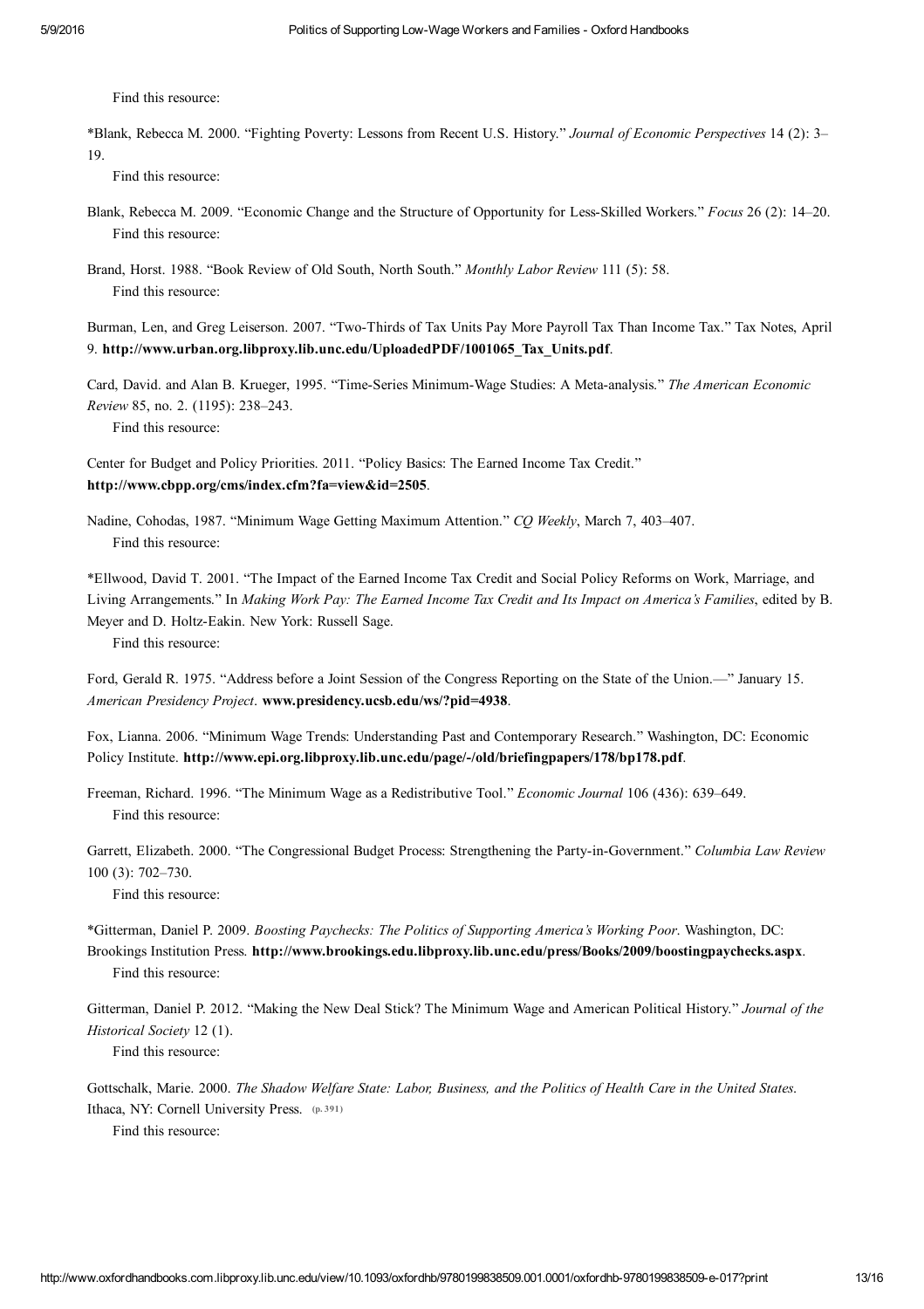<span id="page-13-11"></span>Greenstein, Robert. 1991. "Universal and Targeted Approaches to Relieving Poverty: An Alternative View." In The Urban Underclass, edited by Christopher Jencks and Paul E. Peterson, 437–459. Washington, DC: Brookings Institution Press. Find this resource:

<span id="page-13-4"></span>Grossman, Jonathan. 1978. "Fair Labor Standards Act of 1938: Maximum Struggle for a Minimum Wage." Monthly Labor Review (June): 22–30.

Find this resource:

<span id="page-13-2"></span>Hacker, Jacob S. 2002. The Divided Welfare State: The Battle over Public and Private Social Benefits in the United States. Cambridge: Cambridge University Press.

Find this resource:

<span id="page-13-10"></span>Haveman, Robert. 2003. "When Work Alone Is Not Enough." In One Percent for the Kids: New Policies, Brighter Futures for America's Children, edited by Isabel Sawhill, 40–55. Washington, DC: Brookings Institution Press.

Find this resource:

<span id="page-13-7"></span>\*Holt, Steve. 2006. "The Earned Income Tax Credit at Age 30: What We Know." Research Brief, Brookings Institution. [http://www.brookings.edu.libproxy.lib.unc.edu/~/media/Files/rc/reports/2006/02childrenfamilies\\_holt/20060209\\_Holt.pdf](http://www.brookings.edu.libproxy.lib.unc.edu/~/media/Files/rc/reports/2006/02childrenfamilies_holt/20060209_Holt.pdf).

<span id="page-13-12"></span>\*Hotz, V. Joseph, and John Karl Scholz. 2000. "Not Perfect, But Still Pretty Good: The EITC and Other Policies to Support the US Low Wage Labour Market." OECD. [http://www.oecd.org.libproxy.lib.unc.edu/dataoecd/23/6/2697856.pdf.](http://www.oecd.org.libproxy.lib.unc.edu/dataoecd/23/6/2697856.pdf) Find this resource:

<span id="page-13-1"></span>Howard, Christopher. 1997. The Hidden Welfare State: Tax Expenditures and Social Policy in the United States. Princeton, NJ: Princeton University Press.

Find this resource:

\*Howard, Christopher. 2007. The Welfare State Nobody Knows: Debunking Myths About U.S. Social Policy. Princeton, NJ: Princeton University Press.

Find this resource:

<span id="page-13-8"></span>H.R. Rep. 9419. 1975. Committee on Ways and Means. Report Accompanying H.R. 2166, the Tax Reduction Act of 1975. Find this resource:

<span id="page-13-0"></span>Immervoll, Herwig, and Mark Pearson. 2009. "A Good Time for Making Work Pay? Taking Stock of In-Work Benefits and Related Measures across the OECD." IZA Policy Paper No. 3. <http://www.politiquessociales.net/IMG/pdf/pp3.pdf>.

<span id="page-13-9"></span>Lindblom, Derek. 2008. "The Budget Reconciliation Process." Harvard Law School Federal Budget Policy Seminar. Briefing Paper No. 35 (May 11).

Find this resource:

<span id="page-13-5"></span>Linder, Marc. 1987. "Farm Workers and the Labor Standards Act: Racial Discrimination in the New Deal." Texas Law Review 65: 1335–1387.

Find this resource:

<span id="page-13-6"></span>Maag, Elaine. 2004. "Relationship between Tax Entry Thresholds and Poverty." Urban Institute–Brookings Tax Policy Center (March).

Find this resource:

<span id="page-13-13"></span>McCarty, Nolan. 2007. "The Policy Effects of Political Polarization." In The Transformation of American Politics, edited by Paul Pierson and Theda Skocpol, 223–255. Princeton, NJ: Princeton University Press.

Find this resource:

<span id="page-13-3"></span>Howard, Christopher. 2003. "Is the American Welfare State Unusually Small." Political Science and Politics 36 (3): 411–416. Find this resource: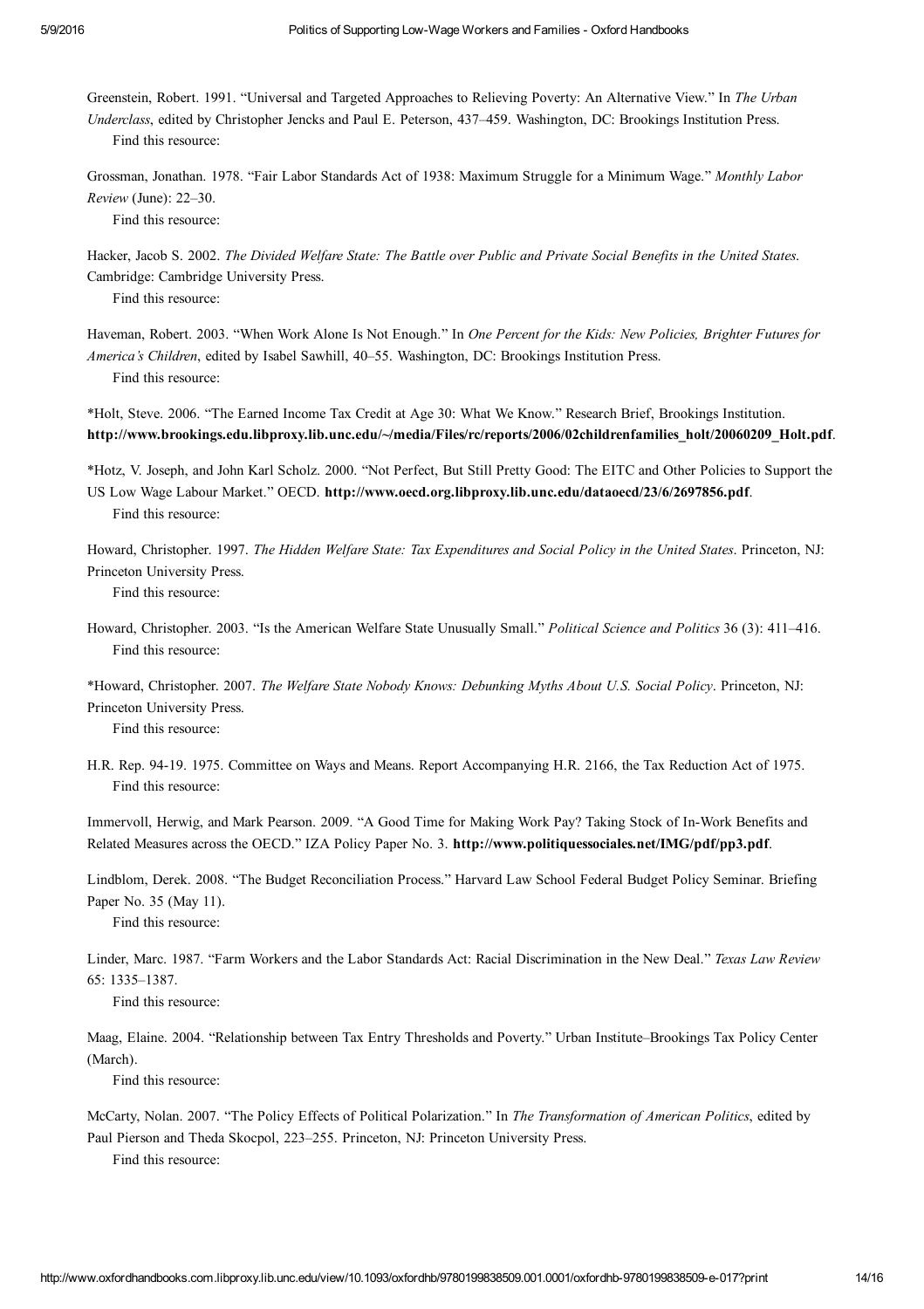<span id="page-14-1"></span>\*Mettler, Suzanne. 1998. Dividing Citizens: Gender and Federalism in New Deal Public Policy. Ithaca, NY: Cornell University Press.

Find this resource:

<span id="page-14-11"></span>Myles, John, and Paul Pierson. 1997. "Friedman's Revenge: The Reform of 'Liberal' Welfare States in Canada and the United States." Politics & Society 25: 443-472.

Find this resource:

<span id="page-14-13"></span>Nitschke, Lori, and Bill Swindell. 2001. "Grassley–Baucus Tax Blueprint Heads for Rough-and Tumble Markup." CO Weekly, May 12, 1069–1070.

Find this resource:

<span id="page-14-0"></span>Palmer, Phyllis. 1995. "Outside the Law: Agricultural and Domestic Workers under the Fair Labor Standards Act." Journal of Policy History 7: 4.

Find this resource:

<span id="page-14-7"></span>Pytte, Alyson. 1989. "Labor: Minimum-Wage Bill Cleared, Ending 10-Year Stalemate." CQ Weekly, November 11, 3053. Find this resource:

<span id="page-14-5"></span>Reese, Thomas J. 1980. The Politics of Taxation. Westport, CT: Quorum Books. (p. 392) Find this resource:

<span id="page-14-12"></span>Rubin, Alissa J. 1995. "Low-Income Workers' Tax Credit among GOP Budget Targets." CO Weekly, October 7, 3055–3057. Find this resource:

<span id="page-14-8"></span>S. Rep. 9436. 1975. Report Accompanying H.R. 2166, the Tax Reform Reduction Act of 1975. Find this resource:

<span id="page-14-14"></span>Sawhill, Isabel, and John Morton. 2007 "Economic Mobility: Is the American Dream Alive and Well?" Pew Charitable Trusts. <http://www.economicmobility.org/assets/pdfs/EMP%20American%20Dream%20Report.pdf>.

<span id="page-14-10"></span>Steuerle, Eugene. 2008. Contemporary U.S. Tax Policy. Washington DC: Urban Institute Press. Find this resource:

Stigler, George J. 1946. "The Economics of Minimum Wage Legislation." American Economic Review 36 (3): 358–365. Find this resource:

<span id="page-14-9"></span>Toder, Eric. 1998. "The Changing Role of Tax Expenditures: 1980–99." In Proceedings of the Ninety-First Annual Conference of the National Tax Association. Washington, DC. Find this resource:

<span id="page-14-6"></span>Tomlins, Christopher. 1985. The State and the Unions. Cambridge: Cambridge University Press. Find this resource:

Urban Institute and Brookings Tax Policy Center. 2008. "An Updated Analysis of the 2008 Presidential Candidates' Tax Plans: Updated September 12, 2008." [http://www.taxpolicycenter.org/taxtopics/presidential\\_candidates.cfm.](http://www.taxpolicycenter.org/taxtopics/presidential_candidates.cfm)

<span id="page-14-4"></span>U.S. Department of Health and Human Services. 2011. The 2011 HHS Poverty Guidelines. [http://aspe.hhs.gov.libproxy.lib.unc.edu/poverty/11poverty.shtml.](http://aspe.hhs.gov.libproxy.lib.unc.edu/poverty/11poverty.shtml)

<span id="page-14-3"></span>US Department of Labor. Bureau of Labor Statistics. 2013. Characteristics of Minimum Wage Workers: 2012. [http://www.bls.gov.libproxy.lib.unc.edu/cps/min](http://www.bls.gov.libproxy.lib.unc.edu/cps/minwage2012.htm) wage2012.htm.

<span id="page-14-2"></span>US Department of Labor. Wage and Hour Division. 2014. Minimum Wage: An Overview. <http://www.dol.gov/whd/minimumwage.htm>.